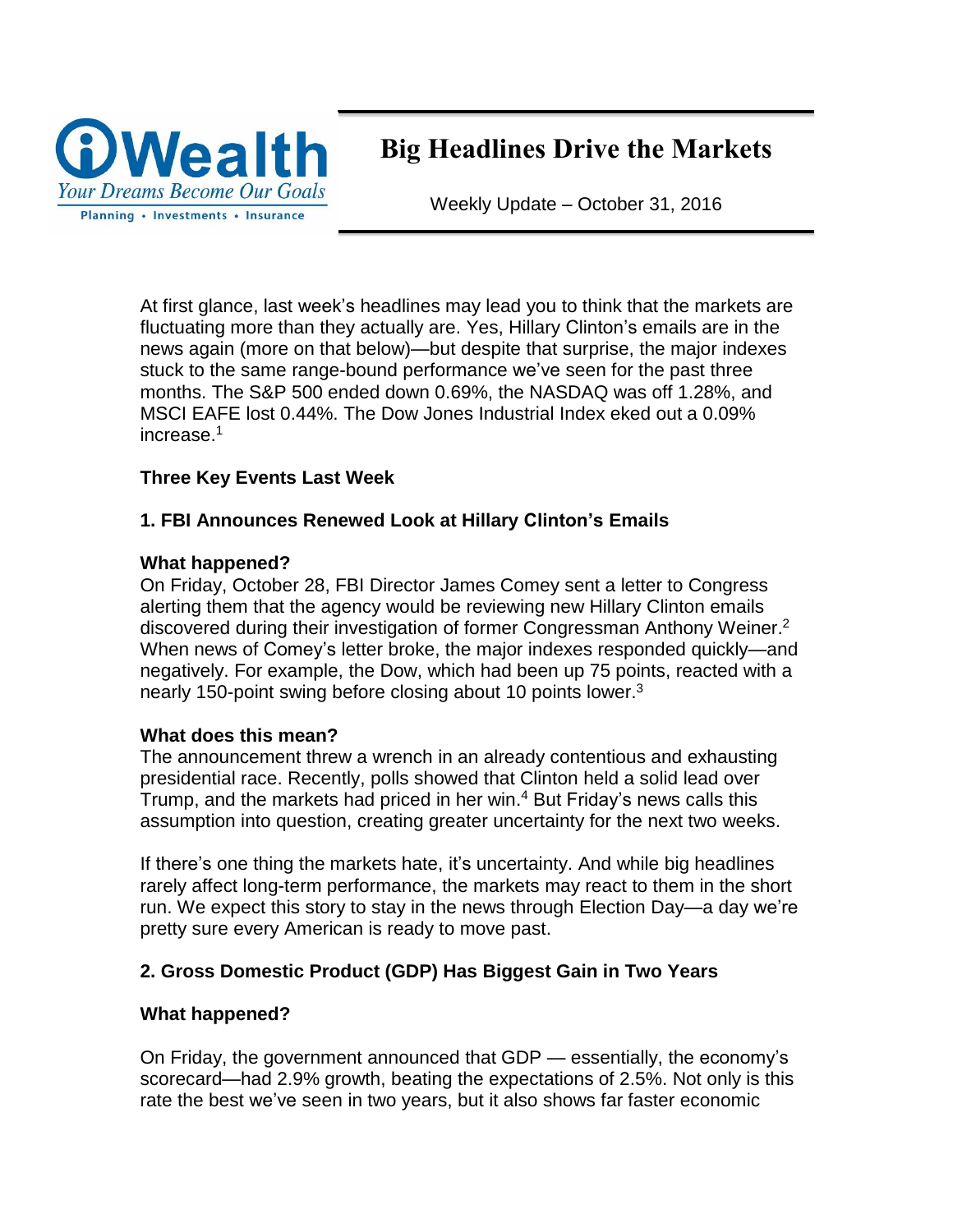expansion than the first two quarters of 2016, when U.S. growth averaged just over 1%. 5

#### **What does this mean?**

The economy is growing faster than experts thought, which makes a December interest-rate increase more likely. On Friday, traders showed an 83% likelihood that the Federal Reserve would raise rates at their last meeting of the year.<sup>6</sup>

Keep in mind that if the Fed raises rates, they wouldn't be doing so to temper the economy's growth. Instead, they would be using this positive GDP report as further evidence that the economy is strong enough to handle a move toward more normal interest rates.

## **3. Durable Goods Orders Decline**

#### **What happened?**

After gaining 0.3% in August and 3.6% in July, durable goods orders dipped 0.1% in September.<sup>7</sup> Broadly, durable goods are items that last for more than three years—from a toaster to a tractor — and orders for them help us measure business investment. September orders lowered in a number of categories, including an 8.6% drop in orders for computers.<sup>8</sup>

#### **What does this mean?**

The drop in durable goods orders is less concerning than it may seem on first glance. Between a strong dollar making U.S. exports more expensive and low oil prices leading energy companies to cut spending, large manufacturing companies have often had to cut their budgets. <sup>9</sup> However, many economists believe these factors should be lessening, which can allow durable goods spending to rebound.<sup>10</sup>

## **ECONOMIC CALENDAR:**

**Monday:** Personal Income and Outlays

**Tuesday:** Motor Vehicles Sales, FOMC Meeting Begins, PMI Manufacturing Index, ISM Mfg Index, Construction Index

**Wednesday:** ADP Employment Report

**Thursday:** Jobless Claims, Productivity and Costs, Factory Orders, PMI Services Index, ISM Non-Mfg Index

**Friday:** Employment Situation, International Trade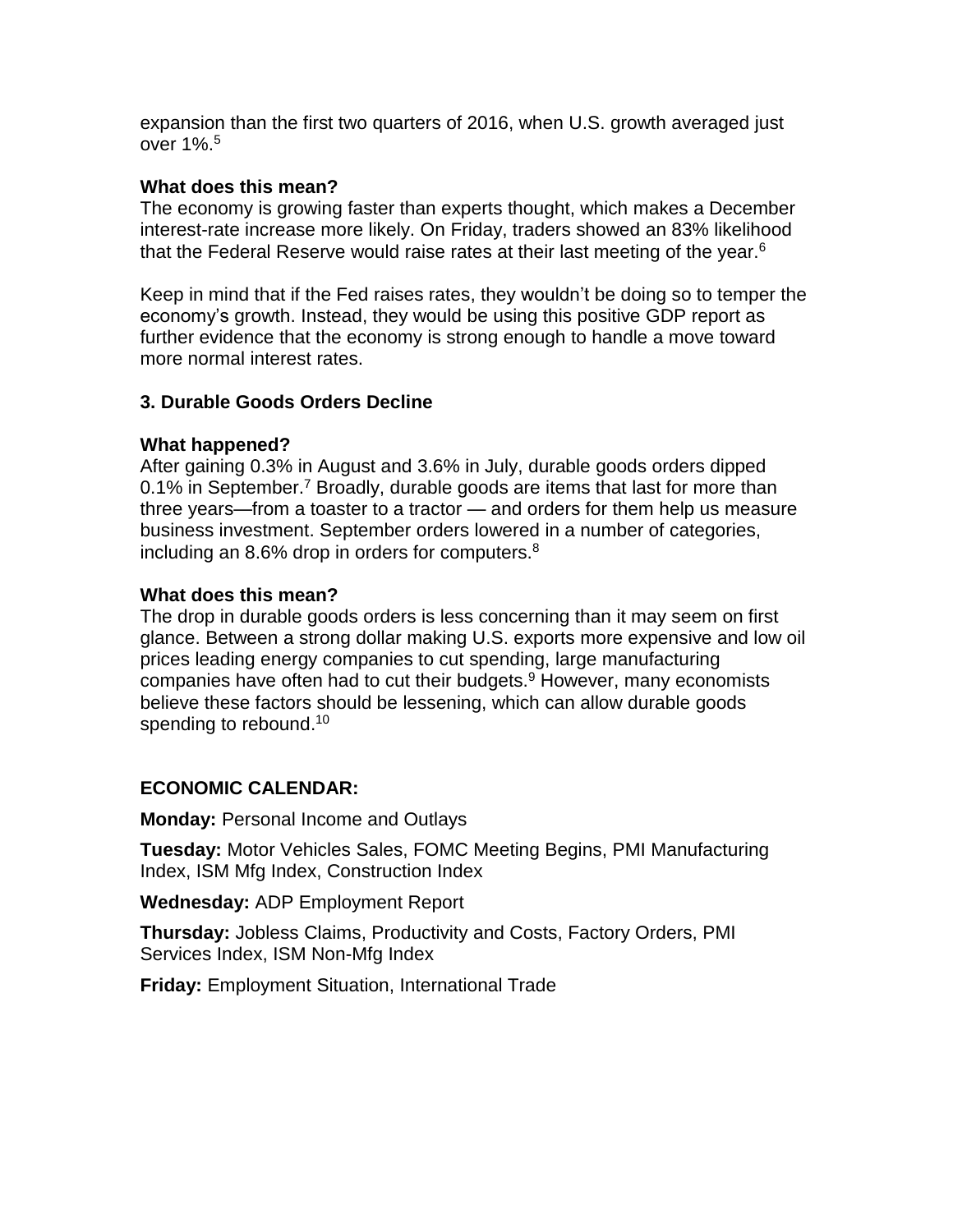| 10010010              | .<br>÷   | <b>Since 1/1/16</b> | 4.34     | - 17   | 1011     |
|-----------------------|----------|---------------------|----------|--------|----------|
|                       | $-0.69%$ | 4.03%               | 1.73%    | 13.09% | 5.44%    |
|                       | 0.09%    | 4.22%               | 2.15%    | 9.70%  | 5.02%    |
|                       | $-1.28%$ | 3.65%               | 1.85%    | 17.92% | 12.08%   |
|                       | $-0.74%$ | 7.59%               | 6.25%    | 5.06%  | 7.25%    |
| $\blacksquare$        | $-0.44%$ | $-2.95%$            | $-6.25%$ | 1.31%  | $-1.64%$ |
| Data as of 10/28/2016 | 1 mo.    | 6 mo.               | 1 yr.    | 5 yr.  | 10 yr.   |
|                       | 0.18%    | 0.49%               | 0.66%    | 1.33%  | 1.86%    |

Notes: All index returns exclude reinvested dividends, and the 5-year and 10-year returns are annualized. Sources: Yahoo! Finance and [Treasury.gov.](http://treasury.gov/) International performance is represented by the MSCI EAFE Index. Corporate bond performance is represented by the DJCBP. Past performance is no guarantee of future results. Indices are unmanaged and cannot be invested into directly.



*"The greatest ability in business is to get along with others and influence their actions. A chip on the shoulder is too heavy a piece of baggage to carry through life."*

*– John Hannah (also often attributed to John Hancock)*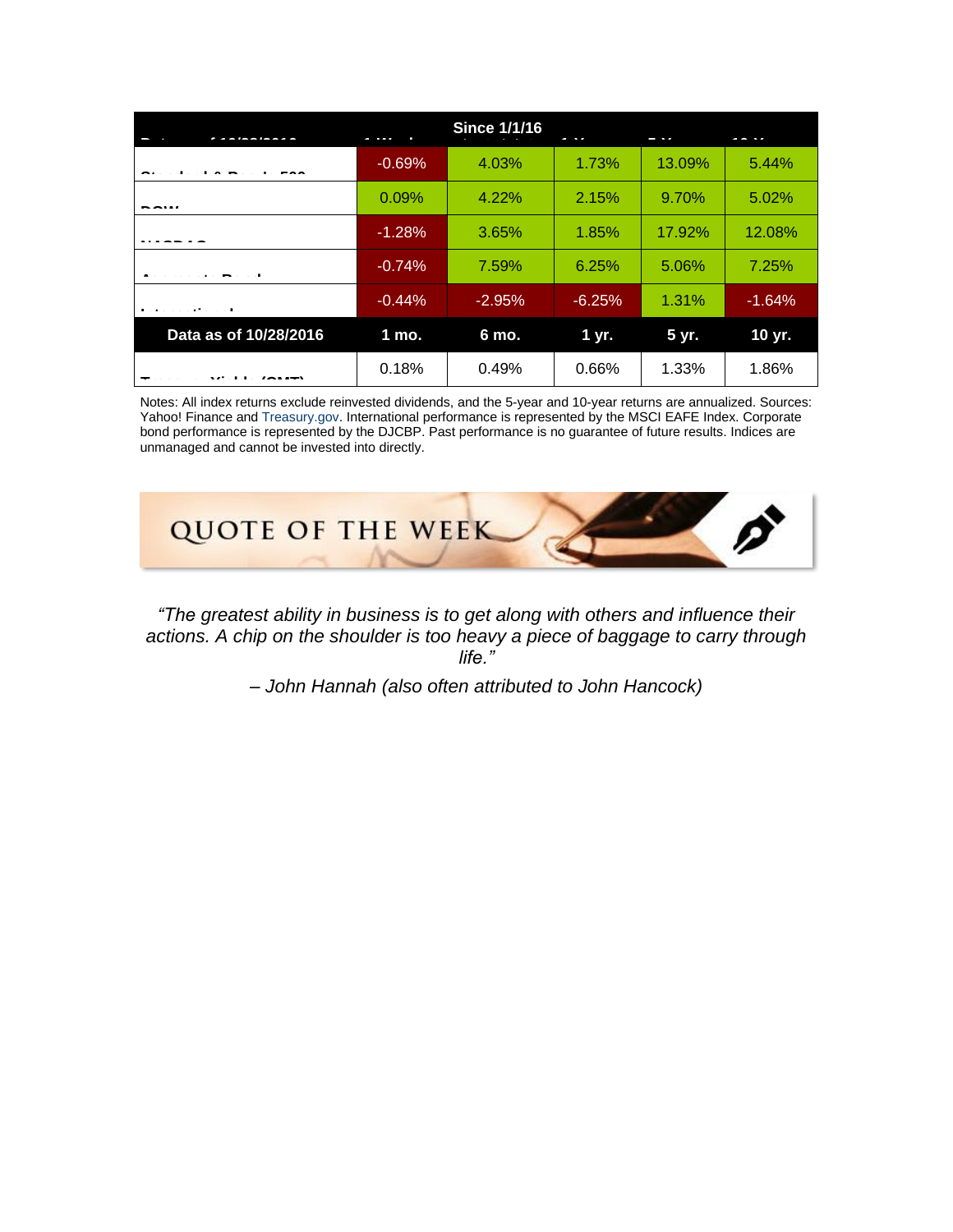

## **Almond, Pear, and Apricot Tart**



*This easy tart comes together in less than two hours.*

Serves 8

## **Ingredients:**

1/2 cup unsalted butter at room temperature, plus more for the pan (save the butter wrappers) 1/2 cup raw almonds 1/2 cup plus 1 tablespoon sugar 1 large egg 1/2 teaspoon pure almond extract 1 cup all-purpose flour, spooned, and leveled 1/2 teaspoon baking powder 1/2 teaspoon kosher salt 2 pears, peeled, quartered, and cored 1/2 cup dried apricots, halved 1 tablespoon fresh lemon juice 1/4 cup apricot preserves

## **Directions:**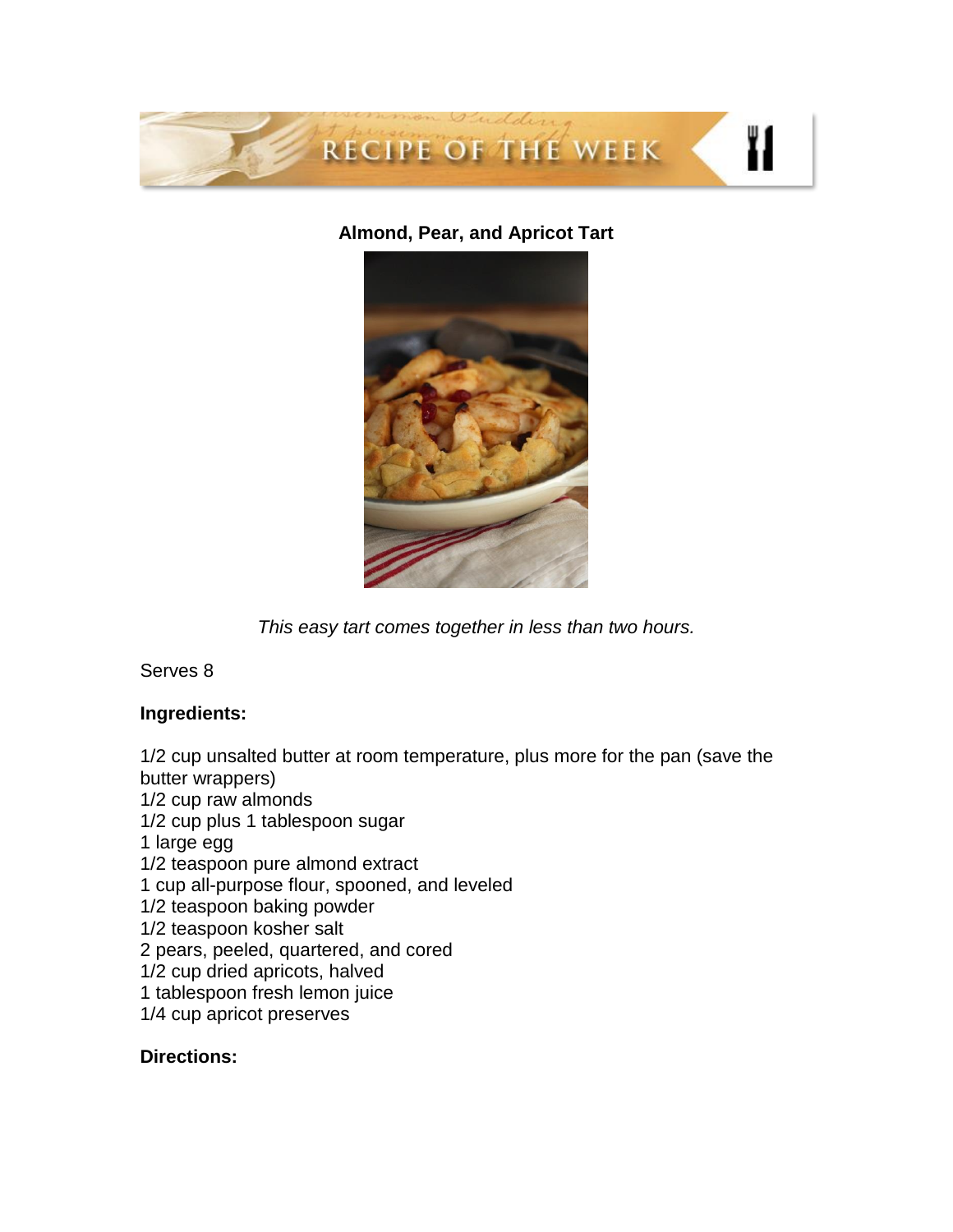- 1. Preheat your oven to 350° F. Grease a 9-inch tart pan with a removable bottom using butter wrappers or extra butter.
- 2. Make the dough by finely processing the almonds and 1/2 cup of sugar using a blender or food processor until the mixture has the consistency of coarse flour. Add the egg, butter, and almond extract and blend the mixture until smooth. Add the flour, baking powder, and salt. Pulse the mixture just a few times to incorporate.
- 3. Spread the soft dough into the bottom of the greased tart pan.
- 4. Toss the quartered pears and apricots with the remaining sugar and a tablespoon of lemon juice. Arrange the pears in a circular pattern on the dough, pressing them in slightly. Add the apricots around the pears, also pressing them into the dough.
- 5. Bake the tart for about 50 to 55 minutes until the pears are soft and a toothpick inserted in the center of the tart comes out clean. If the edges are browning too quickly, cover them with foil and continue baking.
- 6. After you remove the tart from the oven, combine the apricot preserves with one tablespoon of warm water, whisking to combine. Brush the mixture over the warm tart to give it a sweet glaze.
- 7. Let the tart cool in the pan before removing it for serving. Serve at room temperature with ice cream or a dollop of chantilly cream. Refrigerate for up to two days.

Recipe adapted from Sara Quessenberry | RealSimple.com 11



# **Don't Forget to Contribute to Retirement Accounts!**

The end of 2016 is coming, and you need to make contributions to your 401(k) or other workplace retirement plan by December 31 for the contributions to count for 2016. You still have until April 15, 2017 to make contributions to an IRA for 2016.

Low- and moderate-income workers can also take advantage of the Retirement Savings Contribution credit, which rewards them for making contributions to IRAs, 401(k)s, and similar retirement plans. The maximum credit is \$1,000 per taxpayer, though other deductions and credits will reduce the benefit.

With this credit, eligible taxpayers deduct retirement contributions from their Adjusted Gross Income, as usual. On top of that, they can deduct an additional percentage of their contribution, as outlined in this chart: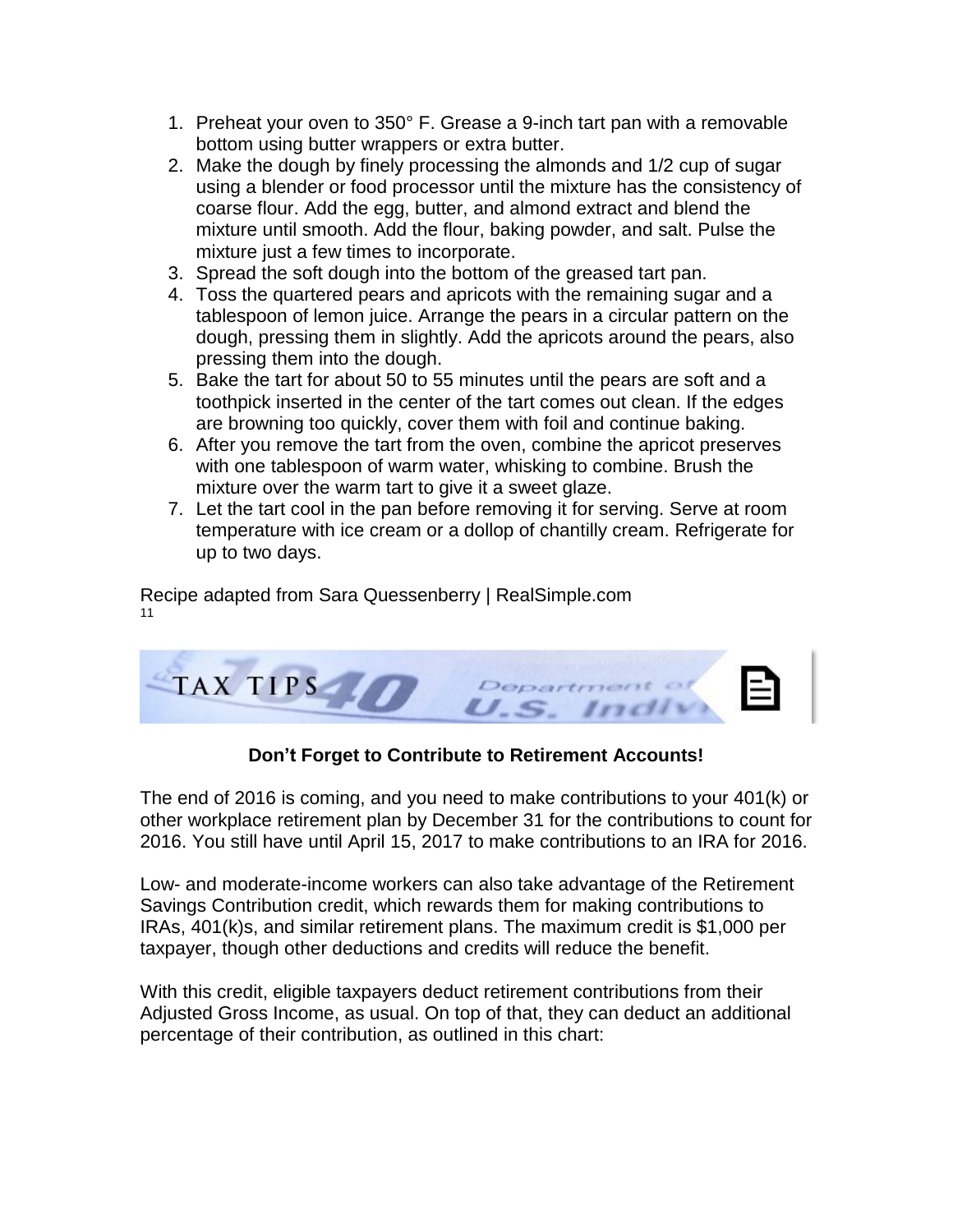| <b>2016 Saver's Credit</b>  |                                         |                                    |                               |  |  |  |  |
|-----------------------------|-----------------------------------------|------------------------------------|-------------------------------|--|--|--|--|
| <b>Credit Rate</b>          | <b>Married Filing</b><br><b>Jointly</b> | <b>Head of</b><br><b>Household</b> | <b>All Other Filers*</b>      |  |  |  |  |
| 50% of your<br>contribution | AGI not more than<br>\$37,000           | AGI not more than<br>\$27,750      | AGI not more than<br>\$18,500 |  |  |  |  |
| 20% of your<br>contribution | $$37,001 - $40,000$                     | \$27,751 - \$30,000                | $$18,501 - $20,000$           |  |  |  |  |
| 10% of your<br>contribution | $$40,001 - $61,500$                     | $$30,001 - $46,125$                | $$20,001 - $30,750$           |  |  |  |  |
| 0% of your<br>contribution  | more than \$61,500                      | more than $$46,125$                | more than \$30,750            |  |  |  |  |

Though anyone over 18 can apply for the credit, full-time students and those claimed as dependents are not eligible.

Tip courtesy of  $IRS.gov<sup>12</sup>$ 



# **Drill For Better Balance**

Developing a good kinesthetic awareness of your body in space is key to playing a solid round. Focus drills help clear your mind and encourage your body to "feel" its way through each swing. Trying to force a certain result can lead to inconsistent play and frustration.

One of the most important components of a good swing is balance, and incorporating a focus drill before you play can help you loosen your body and avoid distracting thoughts during your swing. Try the following drill to boost focus and balance before your next round of golf:

Without using a ball, set your feet together and take a couple of full, easy swings. Keep trying until you can easily hold your balance. Then, lift your left foot, and do the exercise again, balancing on your right foot. Harder, isn't it? Now try the other foot. Your goal should be to get a feel for the swing's motion and learn to adjust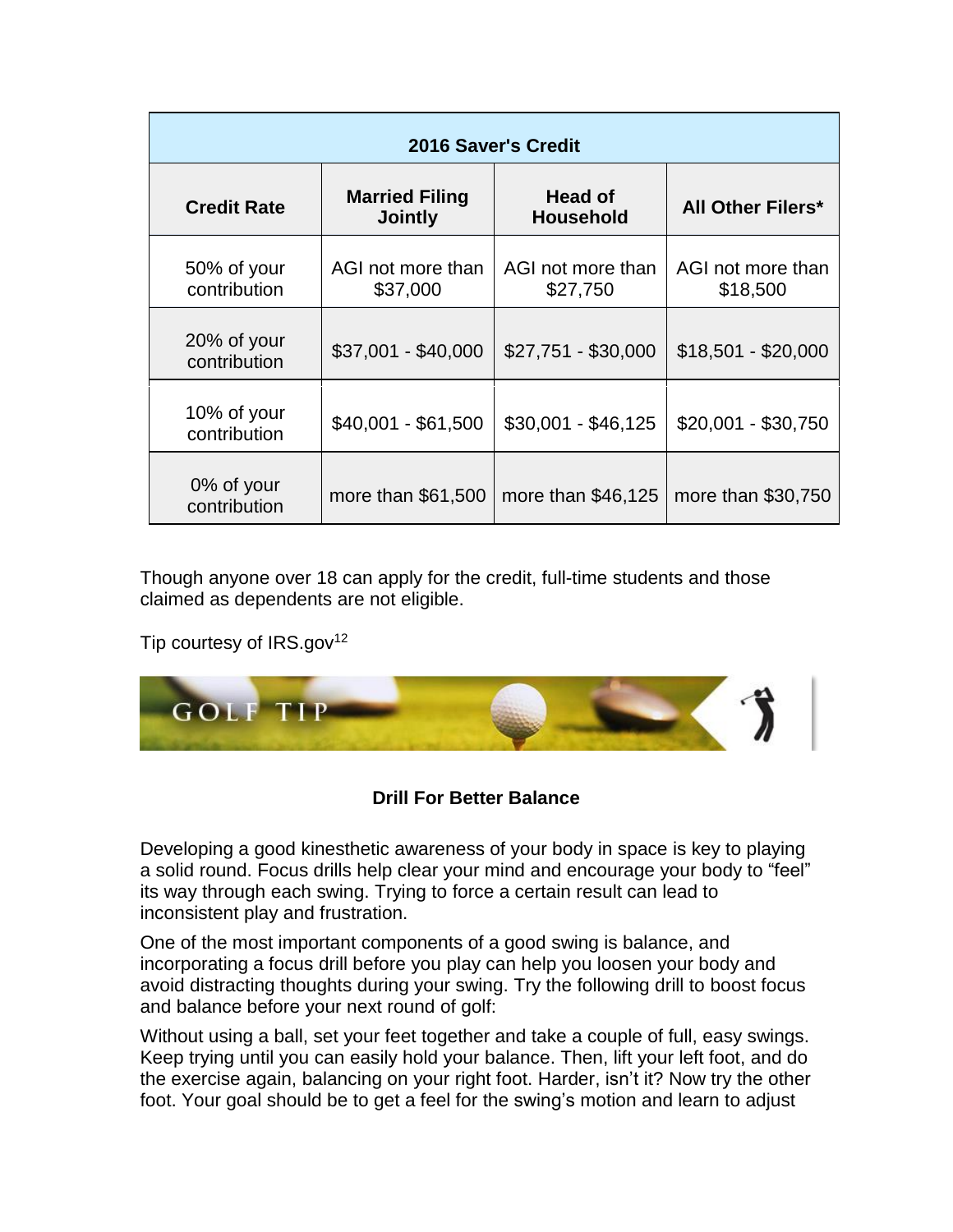your body to stay balanced. To make the drill even harder, close your eyes while swinging.

Tip courtesy of Dan Martin, PGA | Golf Tips Mag<sup>13</sup>



# **Two Ways to Help You Swallow Pills**

Many Americans struggle to swallow pills–an estimated 40%, according to a 2014 study–and these problems can cause patients to skip doses of medicine or stop taking medication entirely. If you find it difficult to take pills, try these two methods developed by German researchers:

**"Pop-Bottle Method:"** This method helps with swallowing large tablets. Fill a narrow-necked water or soda pop bottle with water. Place the pill on your tongue and clamp your lips around the mouth of the bottle. Tilt your head back and drink from the bottle, washing the pill down your throat. Keep your lips tight and don't allow air to get in while you swallow.

**"Lean-Forward Method:"** This method helps with swallowing large capsules. Place the capsule on your tongue, take a sip of water, and lean your head forward and down as you swallow.

Still having trouble? Ask your doctor if it's possible to switch to smaller or ovalshaped pills, which may be easier to swallow than large round tablets.



Tip courtesy of AARP<sup>14</sup>

**Freshen Your Air Naturally**

Many of us enjoy the scent of candles, home fragrances, and air fresheners; unfortunately, they often contain nasty chemicals and additives that can harm your air quality and leave residue on surfaces. If you want to add some lovely smells to your home, try these natural tips: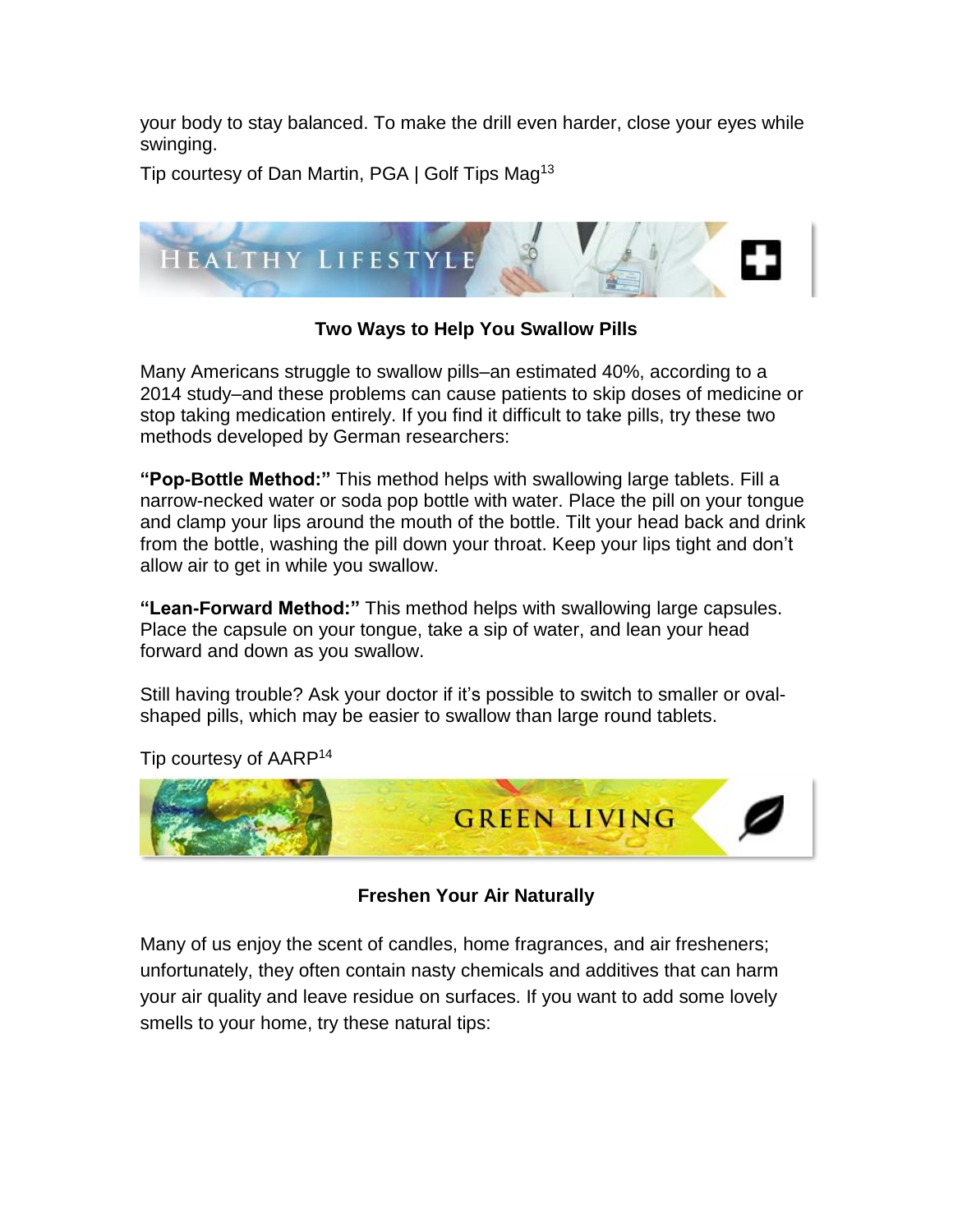- Remove unpleasant odors by boiling a pot of water and white vinegar. The vinegar smell fades quickly and will help remove odors from the air.
- Give the air a citrusy scent by simmering orange, lemon, or lime peels in water.
- Simmer cinnamon sticks and other kitchen spices to give the air a spicy kick.
- Create your own scents with high-quality essential oils. Add a couple of drops to clean cloths and leave them around the house.

#### Tip courtesy of About Home<sup>15</sup>

#### **Share the Wealth of Knowledge!**

#### *Please share this market update with family, friends, or colleagues. We love being introduced!*

Securities, advisory services, and insurance products are offered through Investment Centers of America, Inc. (ICA), member FINRA, SIPC, a Registered Investment Advisor, and affiliated insurance agencies. ICA and iWealth are separate companies.

Investing involves risk including the potential loss of principal. No investment strategy can guarantee a profit or protect against loss in periods of declining values.

Diversification does not guarantee profit nor is it guaranteed to protect assets.

International investing involves special risks such as currency fluctuation and political instability and may not be suitable for all investors.

The Standard & Poor's 500 (S&P 500) is an unmanaged group of securities considered to be representative of the stock market in general.

The Dow Jones Industrial Average is a price-weighted average of 30 significant stocks traded on the New York Stock Exchange and the NASDAQ. The DJIA was invented by Charles Dow back in 1896.

The Nasdaq Composite is an index of the common stocks and similar securities listed on the NASDAQ stock market and is considered a broad indicator of the performance of stocks of technology companies and growth companies.

The MSCI EAFE Index was created by Morgan Stanley Capital International (MSCI) that serves as a benchmark of the performance in major international equity markets as represented by 21 major MSCI indexes from Europe, Australia and Southeast Asia.

The Dow Jones Corporate Bond Index is a 96-bond index designed to represent the market performance, on a total-return basis, of investment-grade bonds issued by leading U.S. companies. Bonds are equally weighted by maturity cell, industry sector, and the overall index.

The S&P/Case-Shiller Home Price Indices are the leading measures of U.S. residential real estate prices, tracking changes in the value of residential real estate. The index is made up of measures of real estate prices in 20 cities and weighted to produce the index.

The 10-year Treasury Note represents debt owed by the United States Treasury to the public. Since the U.S. Government is seen as a risk-free borrower, investors use the 10-year Treasury Note as a benchmark for the longterm bond market.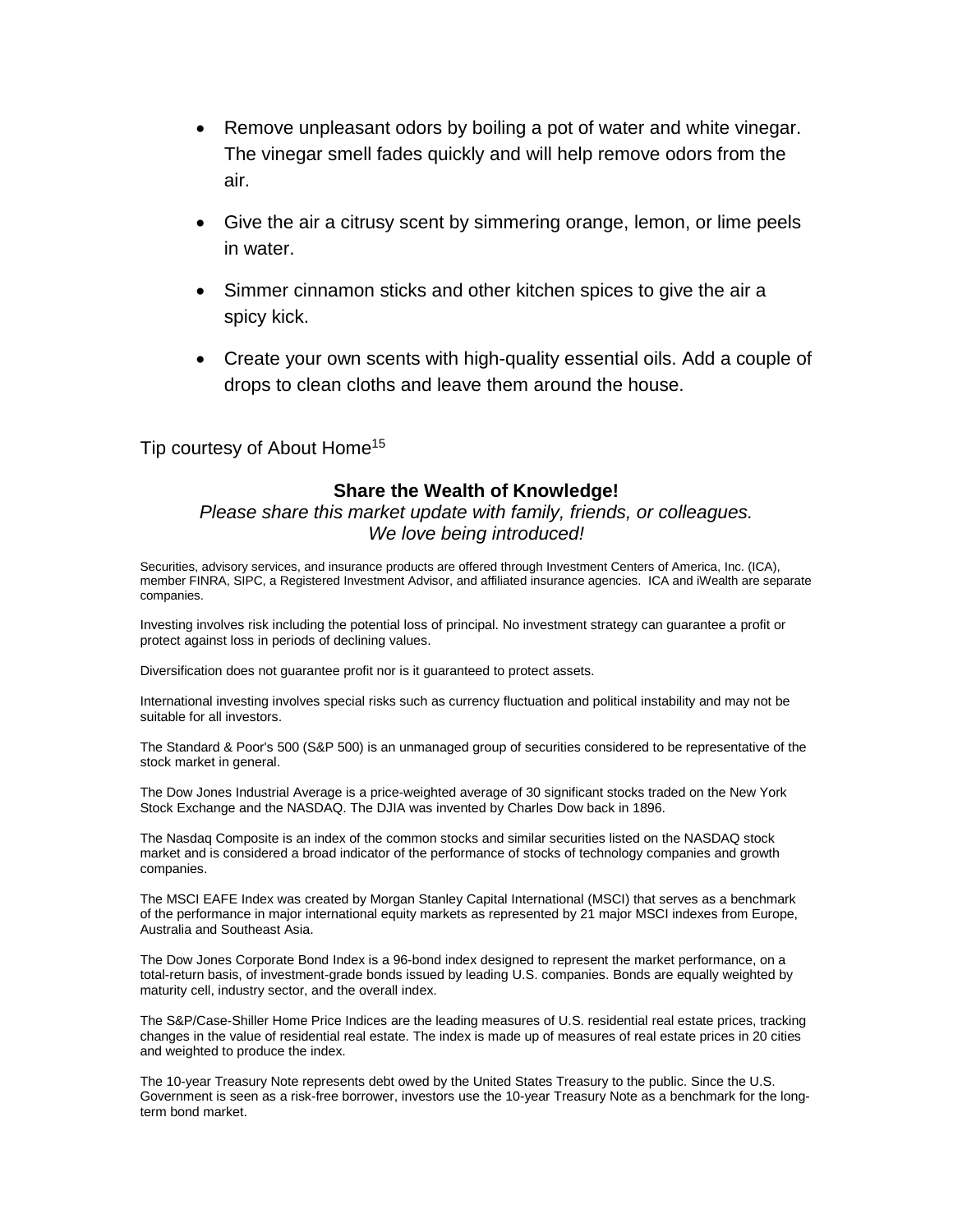Google Finance is the source for any reference to the performance of an index between two specific periods.

Opinions expressed are subject to change without notice and are not intended as investment advice or to predict future performance.

Past performance does not guarantee future results.

You cannot invest directly in an index.

Consult your financial professional before making any investment decision.

Fixed income investments are subject to various risks including changes in interest rates, credit quality, inflation risk, market valuations, prepayments, corporate events, tax ramifications and other factors.

These are the views of Platinum Advisor Marketing Strategies, LLC, and not necessarily those of the named representative, Broker dealer or Investment Advisor, and should not be construed as investment advice. Neither the named representative nor the named Broker dealer or Investment Advisor gives tax or legal advice. All information is believed to be from reliable sources; however, we make no representation as to its completeness or accuracy. Please consult your financial advisor for further information.

By clicking on these links, you will leave our server, as they are located on another server. We have not independently verified the information available through this link. The link is provided to you as a matter of interest. Please click on the links below to leave and proceed to the selected site.

<sup>1</sup> <http://finance.yahoo.com/q/hp?s=%5EGSPC&a=06&b=1&c=2016&d=06&e=8&f=2016&g=d>

[http://finance.yahoo.com/q/hp?a=06&b=1&c=2016&d=06&e=8&f=2016&g=d&s=%5EDJI%2C+&ql=1](http://finance.yahoo.com/q/hp?a=06&b=1&c=2016&d=06&e=8&f=2016&g=d&s=%255EDJI%252C+&ql=1)

[http://finance.yahoo.com/q/hp?a=06&b=1&c=2016&d=06&e=8&f=2016&g=d&s=%5EIXIC%2C+&ql=1](http://finance.yahoo.com/q/hp?a=06&b=1&c=2016&d=06&e=8&f=2016&g=d&s=%255EIXIC%252C+&ql=1)

<https://www.msci.com/end-of-day-data-search>

 $\overline{a}$ 

<sup>2</sup> <http://www.cnbc.com/2016/10/28/fbi-probing-new-clinton-emails.html>

- <sup>3</sup> <http://www.cnbc.com/2016/10/28/us-markets.html>
- <sup>4</sup> <http://www.cnbc.com/2016/10/28/us-markets.html>
- <sup>5</sup> <http://www.marketwatch.com/story/gdp-hits-29-in-biggest-gain-since-mid-2014-2016-10-28>
- <sup>6</sup> <http://www.reuters.com/article/usa-moneymarkets-idUSL1N1CY0OC>
- <sup>7</sup> <http://www.nytimes.com/aponline/2016/10/27/us/politics/ap-us-durable-goods.html>
- <sup>8</sup> <http://www.nytimes.com/aponline/2016/10/27/us/politics/ap-us-durable-goods.html>
- <sup>9</sup> <http://www.cnbc.com/2016/10/27/us-durable-goods-orders-sept-2016.html>
- <sup>10</sup> <http://www.nytimes.com/aponline/2016/10/27/us/politics/ap-us-durable-goods.html>

<sup>11</sup> <http://www.realsimple.com/food-recipes/browse-all-recipes/pear-apricot-tart>

<sup>12</sup> <https://www.irs.gov/retirement-plans/plan-participant-employee/retirement-savings-contributions-savers-credit>